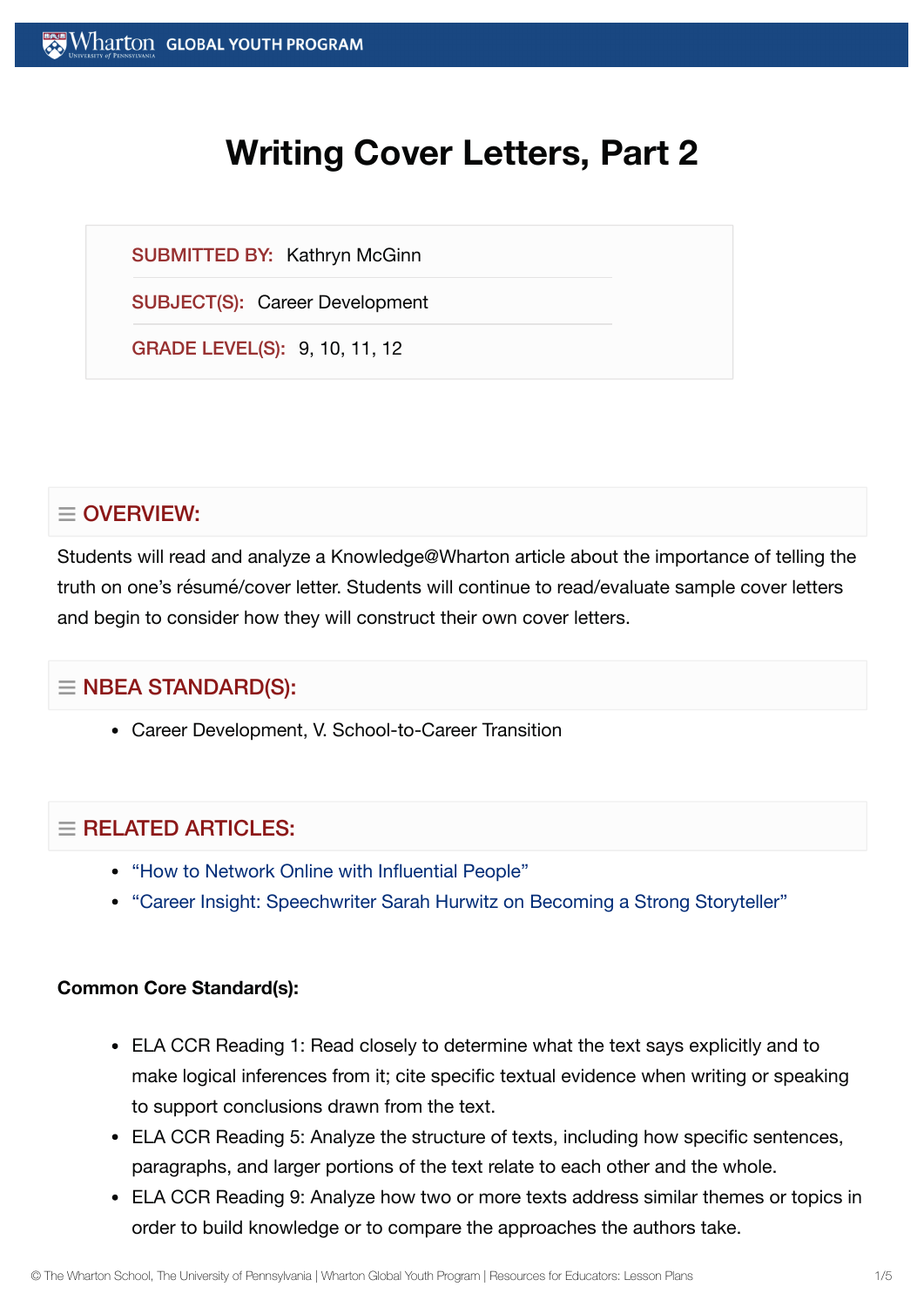#### $\mathbf{W}$  Wharton Global youth program

ELA CCR Speaking and Listening 1: Prepare for and participate effectively in a range of conversations and collaborations with diverse partners, building on others' ideas and expressing their own clearly and persuasively.

#### **Objectives/Purposes:**

- Students will read and analyze an article for main ideas.
- Students will learn about the purpose, content and conventions of cover letters.
- Students will work constructively with peers to evaluate cover letters.

#### **Knowledge@Wharton Article:**

"When do Exaggerations and [Misstatements Cross the](http://knowledge.wharton.upenn.edu/article.cfm?articleid=2522) Line?"

#### **Other Resources/Materials:**

- Three sample cover letters ([Handout](https://globalyouth.wharton.upenn.edu/wp-content/uploads/2012/01/Career-Development-5_School.handoutA.doc) A)
- Cover Letter Checklist ([Handout](https://globalyouth.wharton.upenn.edu/wp-content/uploads/2012/01/Career-Development-5_School.handoutB.pdf) B) (alternatively, use checklist compiled from student suggestions in previous lesson)

#### **Activities:**

1. Hand out "When do Exaggerations and Misstatements Cross the Line?" Have students read the first two section (up to "Pressure to Perform"). As students read, tell them to underline information that stands out to them as important. When they have finished reading the article, have them copy one of their underlined points onto a piece of paper. Students should write what the quote means in their own words and explain why the quote stood out to them. For example:

Quote: "Left unchecked, however, exaggerations that seemed innocuous at first could result in serious, potentially career-ending consequences."

Note: This quote discusses how even harmless seeming exaggerations could get you into a lot of trouble if you're caught. This quote stood out to me because when you're looking for a job you want to make yourself look as good as possible, but you must be sure that emphasizing the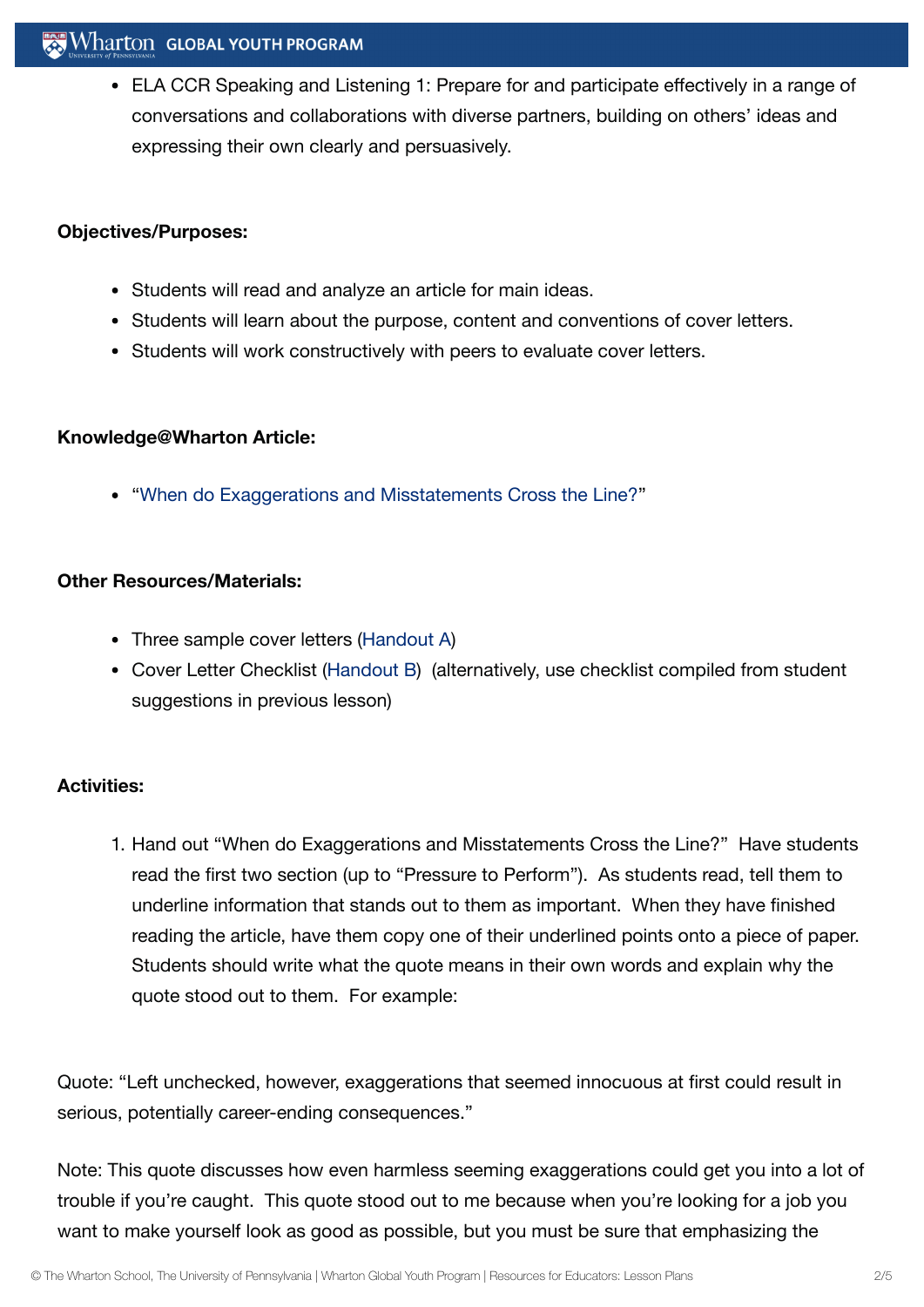#### Wharton GLOBAL YOUTH PROGRAM

positives doesn't turn into making stuff up. This article shows that in today's world of social media, it's pretty easy for employers to catch you in a lie. It's just not worth it.

Have students pair/share, and then ask groups to share out with the class. Students answers will vary, but be sure to highlight some key points from the article:

- Exaggerating/lying in your résumé/cover letter can have serious consequences, including losing your job.
- There's an important difference between making yourself look good and making stuff up: accentuating the positive is okay, taking credit for work you didn't do is not okay.
- Especially in today's world, with google and twitter and facebook, a lie will probably catch up with you eventually.

#### *(10 minutes)*

- 2. Review key points from previous lesson:
	- What is the purpose of a cover letter?
		- Serve as an introduction to employers
		- Highlight key information on résumé
		- What are qualities of a strong cover letter?
			- Personal approach
			- Concise description of interests and qualifications
			- Nice presentation
			- What goes into each section of a cover letter?
				- Intro: Why you are writing/why you are interested in the job
				- Middle: Highlight your qualifications that make you particularly well suited to the position for which you are applying
				- Closing: Plans for follow up and a thank you

#### *(5 minutes)*

3. Tell students that they are now members of a hiring committee, and they have to pick a new employee for a job based on three cover letters submitted (they should assume each candidate submitted a strong résumé and is qualified for the job). The hiring committee must go through each cover letter (see Handout A) with their checklist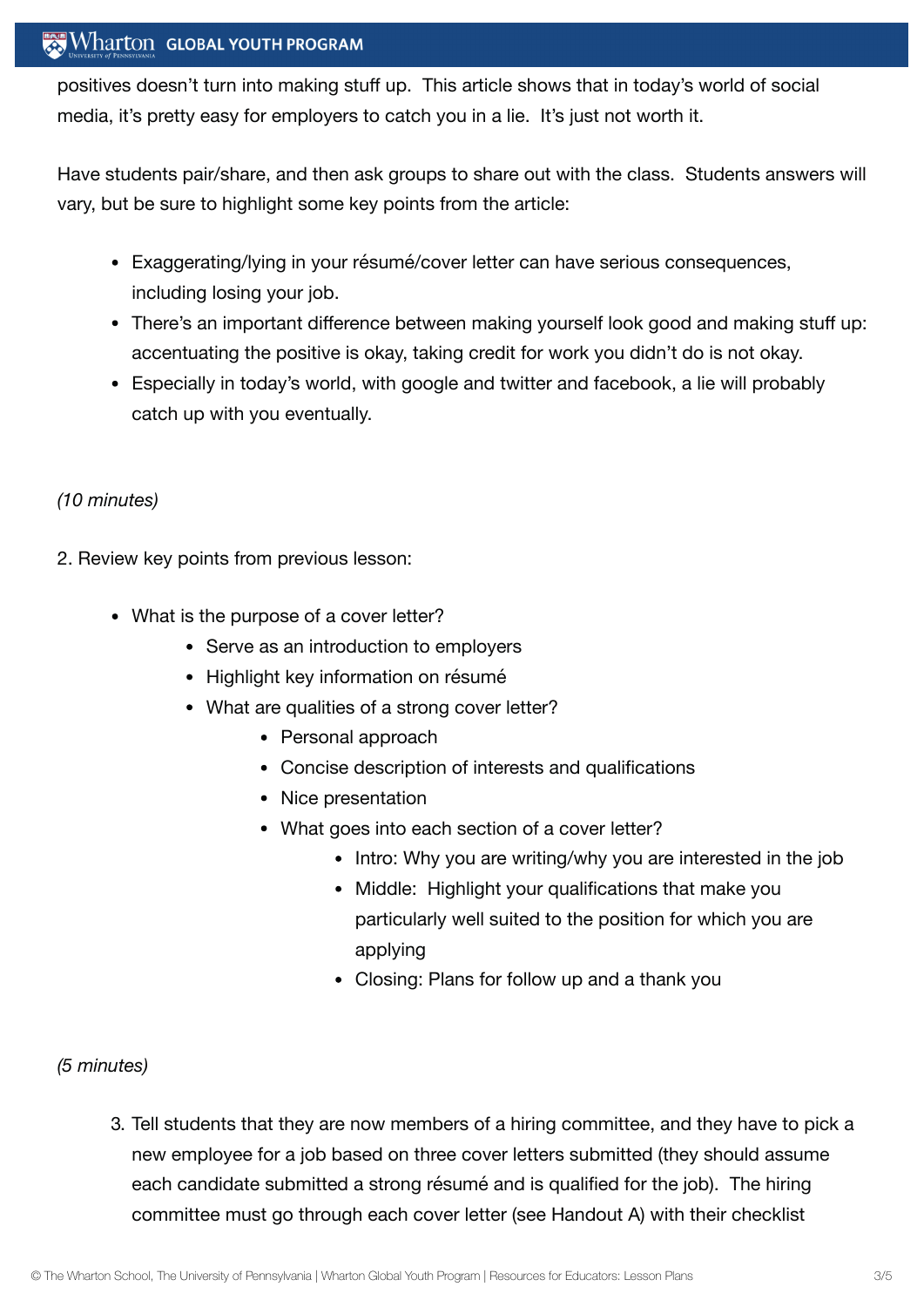#### Wharton GLOBAL YOUTH PROGRAM

(Handout B) and keep track of strengths and weaknesses of each letter. They must make a decision about who to hire and write a brief explanation for why they chose the candidate they did. Hiring committees should be prepared to share their selection with the class and defend their choice.

#### *(15 mins)*

4. Give each group an opportunity to discuss which candidate's cover letter they liked best and why. Both Goldilocks and Emma Fakestudent have fairly strong cover letters; students will likely choose to hire one of these two candidates. Hansel Notgretel's cover letter is weak, and students should discuss what changes they would make.

#### *(10 mins)*

#### **Tying It All Together:**

Ask students what they think are the most important qualities of a strong cover letter and why. Emphasize that cover letters provide an opportunity to personalize your job application and stand out about the crowd.

#### *(5 mins)*

#### **Practice Outside of the Classroom:**

- Visit the University of Pennsylvania Career Services website to look at even more examples of strong cover letters.
- Look through your local newspaper (or craigslist) to see what sort of jobs are available, and begin to think about how you would draft a cover letter as part of a job application.

#### **What Worked and What I Would Do Differently:**

Students found the Knowledge@Wharton article for this lesson particularly relevant, and we spent a fair amount of time discussing the difference between highlighting your accomplishments (good!) and embellishing your achievements (not good!).

Students enjoyed critiquing the cover letters, and they were even perhaps more critical of the letters than I would be. While it was useful for the students to identify the cover letter(s) they liked